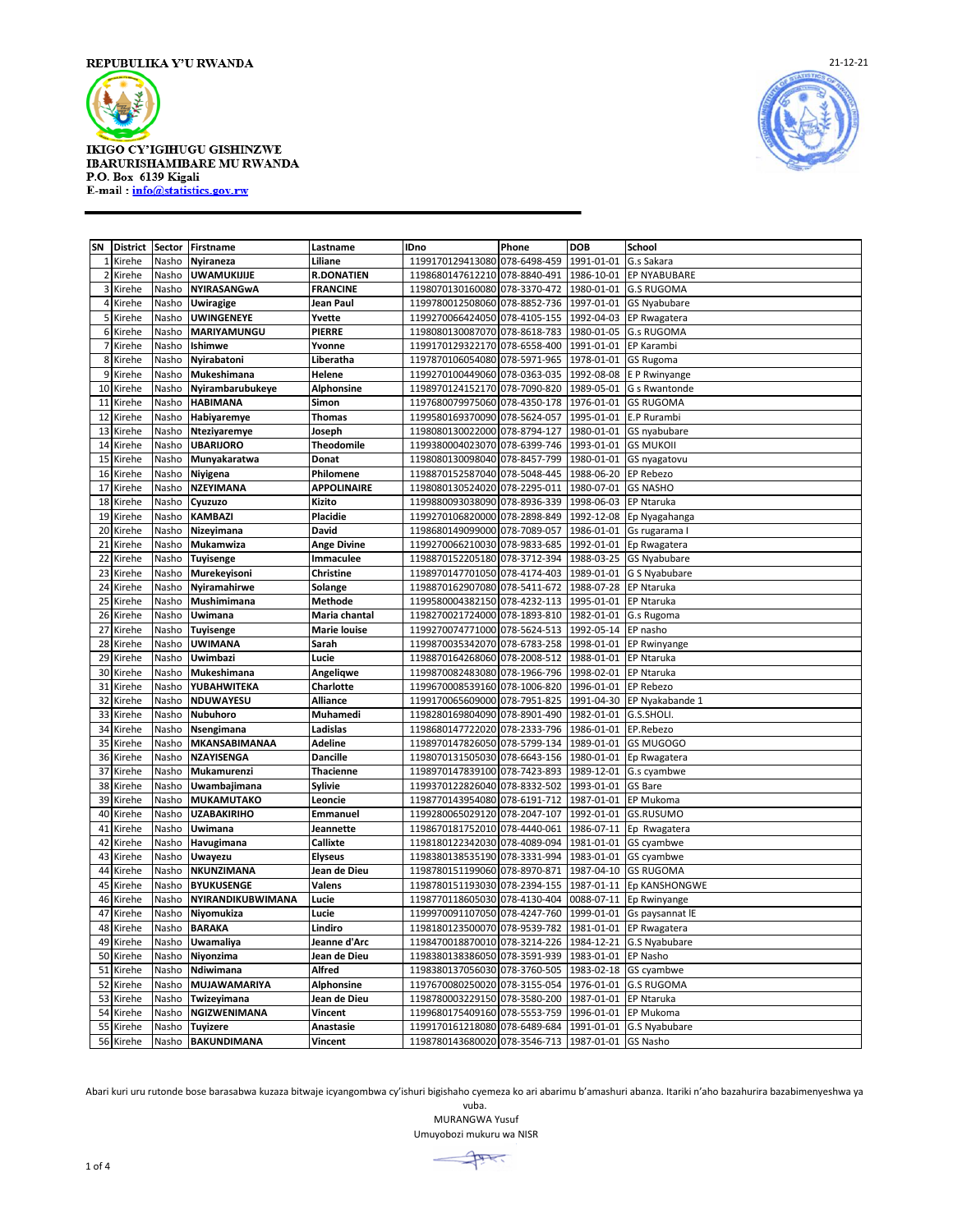

**IKIGO CY'IGIHUGU GISHINZWE** IBARURISHAMIBARE MU RWANDA P.O. Box 6139 Kigali E-mail: info@statistics.gov.rw



|     | 57 Kirehe  | Nasho | Nyonderera             | Faustin              | 1198380138417010 078-8814-331 1983-12-18 E P RWINYANGE |            |                       |
|-----|------------|-------|------------------------|----------------------|--------------------------------------------------------|------------|-----------------------|
| 58  | Kirehe     | Nasho | Ndayisenga             | jean Marie vianey    | 1198580147507000 078-7059-118                          | 1985-01-01 | G.s kankobwa          |
| 59  | Kirehe     | Nasho | Yamukujije             | Fortunee             | 1198770121362090 078-5624-013                          | 1987-09-08 | G s Cyambwe           |
| 60  | Kirehe     | Nasho | Maniragaba             | Celestin             | 1198480152250010 078-5284-547                          | 1984-01-01 | Ep rwinyange          |
| 61  | Kirehe     | Nasho | Mukeshimana            | Speciose             | 1198470152295010 078-3487-659                          | 1984-01-01 | EP Mukoma             |
| 62  | Kirehe     | Nasho | <b>Uwingabire</b>      | Marie louise         | 1198770143178090 078-5771-678                          | 1987-01-01 | <b>GS Rugoma</b>      |
| 63  | Kirehe     | Nasho | Nyirakamana            | Sylvie               | 1199070044548010 078-2641-743                          | 1990-01-01 | Ep rwagatera          |
| 64  | Kirehe     | Nasho | Mukanizeyimana         | Illuminee            | 1198670153029040 078-2447-117                          | 1986-01-01 | <b>GS Nyabubare</b>   |
| 65  | Kirehe     | Nasho | NIYOYITUNGIYE          | Theogene             | 1198480160343090 078-8657-742                          | 1984-12-25 | <b>GS Nyabubare</b>   |
|     | 66 Kirehe  | Nasho | <b>TURIKUMANA</b>      | Jean Pierre          | 1198780183830020 078-9290-307                          | 1987-11-25 | <b>GS RUGARAMA 1</b>  |
| 67  | Kirehe     | Nasho | <b>MUSENGIMANA</b>     | <b>CLEMENTINE</b>    | 1198470150130160 078-4064-776                          | 1984-05-08 | GS cyambwe            |
| 68  | Kirehe     | Nasho | Mukamazimpaka          | Madeleine            | 1198570155702240 078-8759-811                          | 1985-08-28 | <b>GS Rugoma</b>      |
| 69  | Kirehe     | Nasho | Mukantarirdwa          | Chlesten             | 1197270042966080 078-2402-433                          | 1972-01-10 | GS cyambwe            |
| 70  | Kirehe     | Nasho | Musabyimana            | Consolee             | 1196770053318040 078-8739-122                          | 1967-01-01 | <b>GS Rugoma</b>      |
| 71  | Kirehe     | Nasho | MUKAMUHOZA             | Clementine           | 1199670035499020 078-1995-233                          | 1996-01-01 | E P Mukoma            |
| 72  | Kirehe     | Nasho | HAGUMIMANA             | Jean de Dieu         | 1199180129469030 078-8613-176                          | 1991-01-01 | EP rwagatera          |
| 73  | Kirehe     | Nasho | TWIZEYIMANA            | Jean bosco           | 1199180129478030 078-6691-702                          | 1991-01-01 | EP Nyabubare          |
|     | 74 Kirehe  | Nasho | <b>MUKATWIZEYIMANA</b> | Angelique            | 1199370068741280 078-6643-680                          | 1993-01-01 | <b>GS RUGOMA</b>      |
| 75  | Kirehe     | Nasho | Mukashema              | <b>Emelyne</b>       | 1199770151941030 078-7874-250                          | 1997-01-01 | Gs Bukora             |
|     | 76 Kirehe  | Nasho | Habiyakare             | Cassien              | 1198480152595070 078-2311-039                          | 1984-01-01 | GS Nyabubare          |
| 77  | Kirehe     | Nasho | <b>Byiringiro</b>      | Benjamin             | 1199780152572010 078-5264-042                          | 1997-05-05 | G.S Rugoma            |
| 78  | Kirehe     | Nasho | Nzirorera              | Papias               | 1198880164243040 078-9306-078                          | 1988-07-14 | G.S Cyambwe           |
| 79  | Kirehe     | Nasho | Twahirwa               | <b>Thomas</b>        | 1196580051666000 078-4745-956                          | 1965-01-01 | <b>G.S RuGOMA</b>     |
| 80  | Kirehe     | Nasho | <b>KALINIJABO</b>      | <b>JEAN BAPTISTE</b> | 1197280098623090 078-2055-527                          | 1972-01-01 | <b>GS NASHO</b>       |
| 81  | Kirehe     | Nasho | Minani                 | Elias                | 1198780140562060 078-4448-387                          | 1987-01-01 | <b>GS Rugoma</b>      |
| 82  | Kirehe     | Nasho | NKURUNZIMA             | Eliel                | 1199880035734000 079-1729-893                          | 1998-01-01 | EP REBEZO             |
| 83  | Kirehe     | Nasho | <b>NZABANDORA</b>      | NTIBANYENDERA        | 1199280135385270 078-7021-177                          | 1992-01-01 | <b>GS GISHORE</b>     |
| 84  | Kirehe     | Nasho | Mukeshimana            | Christine            | 1199470033661060 078-2287-102                          | 1994-01-01 | <b>Gs Nyabisonga</b>  |
| 85  | Kirehe     | Nasho | <b>BATAMULIZA</b>      | <b>Marie Claire</b>  | 1199470031910110 078-2015-221                          | 1994-01-01 | Gs paysannat LB       |
| 86  | Kirehe     | Nasho | <b>BYUMVUHORE</b>      | Joseph               | 1199480033688040 078-8657-835                          | 1994-01-20 | <b>G.S RUGOMA</b>     |
| 87  | Kirehe     | Nasho | Bihizi                 | Bartazar             | 1198980138439030 078-5668-577                          | 1989-01-01 | Gs Bisagara           |
| 88  | Kirehe     | Nasho | Nyirabatware           | Eliane               | 1198770176067150 078-5195-087                          | 1987-08-22 | GS nyabubare          |
| 89  | Kirehe     | Nasho | <b>NAMAHIRWE</b>       | Julienne             | 1198770178313030 078-2502-059                          | 1987-01-01 | EP Rwagatera          |
| 90  | Kirehe     | Nasho | Ndahiro                | Denys                | 1199080150386030 078-4918-986                          | 1990-01-01 | <b>GS Rugarama II</b> |
|     | 91 Kirehe  | Nasho | Ahishakiye             | Jeannette            | 1198770179670050 078-3415-619                          | 1987-01-20 | <b>GS Rugoma</b>      |
| 92  | Kirehe     | Nasho | Musabyimana            | Jean Chrisostome     | 1197880104975060 078-4920-245                          | 1978-01-01 | <b>GS Nyabubare</b>   |
| 93  | Kirehe     | Nasho | SHYIRAMBERE            | EMMANUEL             | 1199380107385100 078-5303-281                          | 1993-01-01 | EP Rwagatera          |
| 94  | Kirehe     | Nasho | Mutoniwase             | <b>Marie Claire</b>  | 1198770179675080 078-2256-292                          | 1987-01-01 | G.S Rugoma            |
| 95  | Kirehe     | Nasho | Musabyeyezu            | Alexiane             | 1198770062156210 078-2476-056                          | 1987-11-16 | G.S.RUGOMA            |
| 96  | Kirehe     | Nasho | Munyarukundo           | Francois             | 1199280112336180 078-2006-284                          | 1992-01-01 | Gs mwendo             |
|     | 97 Kirehe  | Nasho | Kubwimana              | Emmanuel             | 1199080078222070 078-5772-309                          | 1990-03-01 | GS Nyabubare          |
| 98  | Kirehe     | Nasho | HAKUZIMANA             | Jean Baptiste        | 1199680111629020 078-8435-958                          | 1996-01-01 | EP nyakabande 1       |
| 99  | Kirehe     | Nasho | Muhayimana             | Frederick            | 1199880035410010 078-0959-723                          | 1998-01-01 | <b>GS Shimwapaul</b>  |
| 100 | Kirehe     | Nasho | NYIRASAFARI            | Devota               | 1198470152464030 078-7518-689                          | 1984-01-01 | <b>GS RUGOMA</b>      |
|     | 101 Kirehe | Nasho | <b>HAKUZIMANA</b>      | JAPHET               | 1198580124101070 078-2193-912                          | 1985-07-03 | <b>G.S RUGOMA</b>     |
| 102 | Kirehe     | Nasho | Nyiransabimana         | <b>Domitille</b>     | 1198470126931130 078-3733-917                          | 1984-01-01 | G.s Rugoma            |
| 103 | Kirehe     | Nasho | Mukavuguziga           | Gloriose             | 1197770085706090 078-8810-713                          | 1977-01-01 | <b>GS Nyabubare</b>   |
| 104 | Kirehe     | Nasho | Kahabaye               | Catherine            | 1198870219477020 078-6798-115 1988-01-01 G.s Nyabubare |            |                       |
|     | 105 Kirehe | Nasho | Kwisaba                | Cyr                  | 1197980103141120 078-3609-350 1979-07-14 GS Migongo    |            |                       |
|     | 106 Kirehe | Nasho | <b>Bizumutima</b>      | Dative               | 1197770085708060 078-3318-172 1977-01-01               |            | GS rugoma             |
|     | 107 Kirehe | Nasho | Akiriyoneza            | Domina               | 1199570014314110 078-1497-699                          | 1995-05-05 | Gs rugoma             |
|     | 108 Kirehe | Nasho | Mukamuhire             | Jeanette             | 1199070122429060 078-8409-884                          | 1990-08-20 | Ep Rebezo.            |
|     | 109 Kirehe | Nasho | Musabyimana            | <b>Marceline</b>     | 1197770085755040 078-7159-172                          | 1977-01-01 | G S Nyabubare         |
|     | 110 Kirehe | Nasho | Nizeyimana             | Emmanuel             | 1199080152506080 078-5253-145                          | 1990-10-21 | GS cyambwe            |
|     | 111 Kirehe | Nasho | Mizero                 | Emertha              | 1197970103032050 078-3900-390                          | 1979-01-01 | GS cyambwe            |
|     | 112 Kirehe | Nasho | SIBOMANA               | Emmanuel             | 1197480079621020 078-3142-762                          | 1974-01-01 | <b>G.S MUSHONGI</b>   |
|     | 113 Kirehe | Nasho | Nyirahabimana          | <b>Theresie</b>      | 1196470056921130 078-3391-321                          | 1964-01-21 | <b>GS Rugoma</b>      |
|     |            |       |                        |                      |                                                        |            |                       |

Abari kuri uru rutonde bose barasabwa kuzaza bitwaje icyangombwa cy'ishuri bigishaho cyemeza ko ari abarimu b'amashuri abanza. Itariki n'aho bazahurira bazabimenyeshwa ya

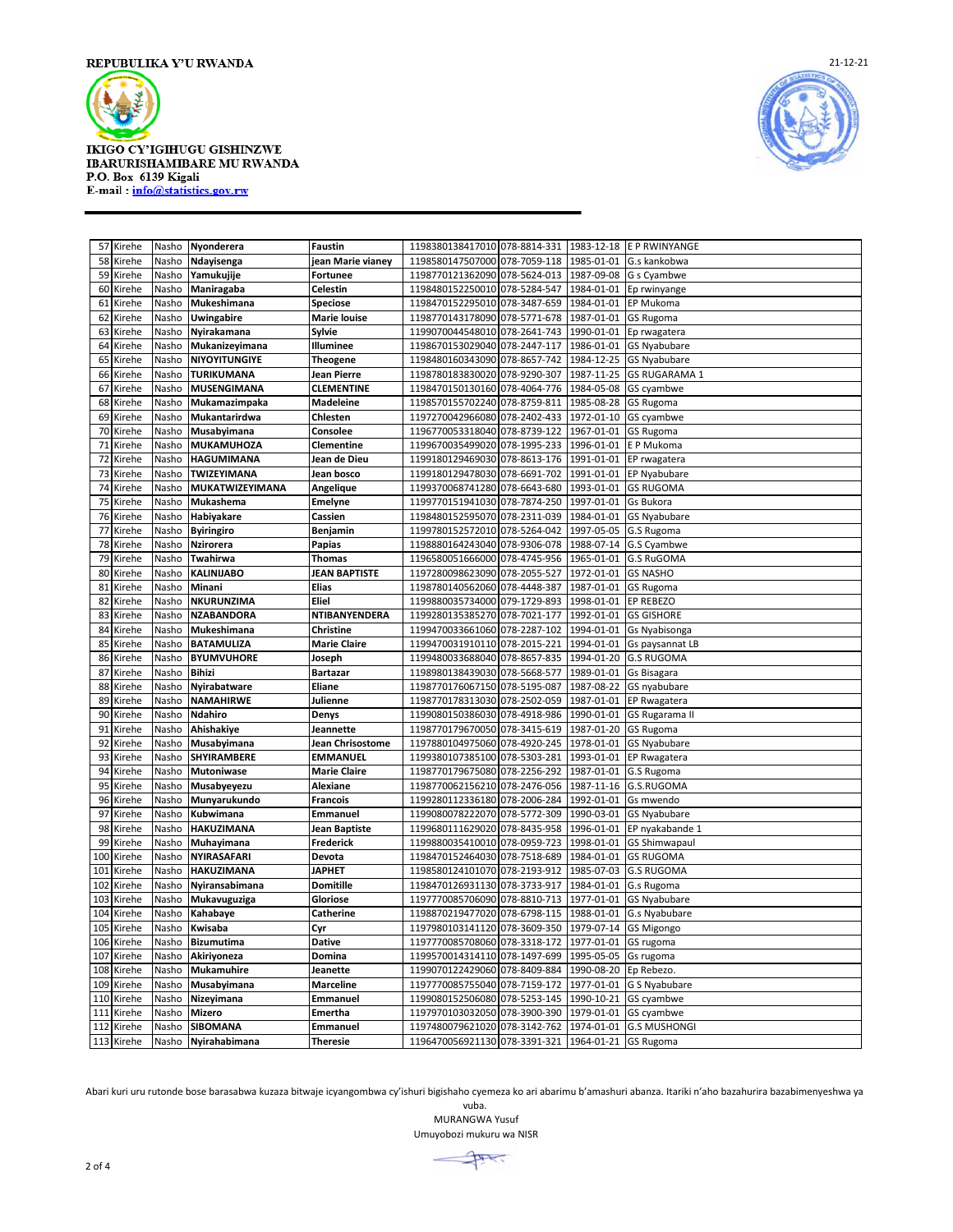

**IKIGO CY'IGIHUGU GISHINZWE** IBARURISHAMIBARE MU RWANDA P.O. Box 6139 Kigali<br>E-mail: info@statistics.gov.rw



|     | 114 Kirehe | Nasho | NDAYISHIMIYE        | Daniel                 | 1199780134444120 078-3358-002                       | 1997-01-01             | EP Mukoma                              |
|-----|------------|-------|---------------------|------------------------|-----------------------------------------------------|------------------------|----------------------------------------|
| 115 | Kirehe     | Nasho | TUGANIMANA          | Leonie                 | 1199070119225160 078-2661-357                       | 1990-01-01             | <b>Gs Nkungu</b>                       |
| 116 | Kirehe     | Nasho | NSENGIYUNVA         | Jean Pierre            | 1199780047004090 078-1278-153                       | 1997-07-29             | EP Mukoma                              |
| 117 | Kirehe     | Nasho | UWITURIJE           | Paul                   | 1198480099753020<br>078-4105-997                    | 1984-08-28             | E.P Mukoma                             |
| 118 | Kirehe     | Nasho | <b>UZAMUKUNDA</b>   | Leonille               | 1197970103132040<br>078-3321-778                    | 1979-01-01             | GS Nasho                               |
| 119 | Kirehe     | Nasho | <b>KANANGA</b>      | Elysée                 | 1198780136975010<br>078-3549-609                    | 1987-01-01             | <b>GS Cyambwe</b>                      |
| 120 | Kirehe     | Nasho | <b>MUHAYITETO</b>   | Diane                  | 1200070051654020<br>078-9442-102                    | 2000-01-01             | <b>EP Nyabubare</b>                    |
| 121 | Kirehe     | Nasho | <b>MAHORO</b>       | Jeanette               | 078-3832-935<br>1199970032400060                    | 1999-07-27             | GREEN VALLEY NUSURY AND PRIMARY SCHOOL |
| 122 | Kirehe     | Nasho | NYIRANSABIMANA      | Winifride              | 1198270131539030<br>078-3116-751                    | 1982-01-01             | <b>GS RUGOMA</b>                       |
| 123 | Kirehe     | Nasho | <b>UWAMAHORO</b>    | Philine                | 1198470152539090<br>078-3030-087                    | 1984-02-25             | <b>GS Rugoma</b>                       |
| 124 | Kirehe     | Nasho | Niyitegeka          | Peruth                 | 1198670147680090<br>078-4821-551                    | 1986-01-01             | Ep Rwagatera                           |
| 125 | Kirehe     | Nasho | Nsengimana          | Joacher                | 1198880153244040<br>078-1192-842                    | 1988-01-01             | EP Rurambi                             |
| 126 | Kirehe     | Nasho | Niyonsaba           | Daniel                 | 1199980122511010<br>078-5130-486                    | 2021-01-23             | <b>G.S REBERO</b>                      |
| 127 | Kirehe     | Nasho | Abiyingoma          | Leodomir               | 078-3886-893<br>1198880153260070                    | 1988-01-01             | G.S Cyambwe                            |
| 128 | Kirehe     | Nasho | Nyuraneza           | Liliane                | 078-6498-469<br>1199117012941310                    | 1991-01-01             | G.S sakara                             |
| 129 | Kirehe     | Nasho | Iradukunda          | Elie                   | 1199880077236080<br>078-0868-408                    | 1998-01-01             | GS Rugarama I                          |
| 130 | Kirehe     | Nasho | KAGABO              | Eliab                  | 1197180071381070<br>078-8552-910                    | 1971-07-19             | <b>G.S RUGOMA</b>                      |
| 131 | Kirehe     | Nasho | Ukobizaba           | Anselme                | 1199480137395050<br>078-7225-406                    | 1994-01-01             | EP Mareba                              |
| 132 | Kirehe     | Nasho | NYIRAHABIMANA       | vestine                | 1198570147251060 078-3410-124                       | 1985-01-01             | E.P Mukoma                             |
| 133 | Kirehe     | Nasho | MBITEZIMANA         | <b>JEAN CLAUDE</b>     | 1198680076799030<br>078-5100-293                    | 1986-03-12             | GREEN VALLEY NERSERY AND PRIMARY       |
| 134 | Kirehe     | Nasho | <b>Habumuremyi</b>  | Nicodem                | 1198880153264020<br>078-2988-913                    | 1988-01-01             | G.S cyambwe                            |
|     |            |       |                     |                        | 078-3263-141                                        |                        |                                        |
| 135 | Kirehe     | Nasho | Abijuru             | <b>Marie Gerardine</b> | 1198570147374170                                    | 1985-01-01             | <b>GS Cyambwe</b>                      |
| 136 | Kirehe     | Nasho | Uwambaye            | Gisele                 | 1198370148147010 078-9719-094                       | 1983-01-01             | <b>EP Ntaruka</b>                      |
| 137 | Kirehe     | Nasho | Rudasingwa          | Michel                 | 1198880177967050<br>078-1485-941                    | 1988-01-01             | GS cyambwe                             |
| 138 | Kirehe     | Nasho | Dusingizimana       | Emmanuel               | 1199280181197080<br>078-1208-087                    | 1992-07-25             | <b>Gs Nyabubare</b>                    |
| 139 | Kirehe     | Nasho | NSHIMIYUMUREMYI     | Jerome                 | 1199380155148190<br>078-4617-788                    | 1993-12-09             | <b>G.S KIGARAMA</b>                    |
| 140 | Kirehe     | Nasho | <b>MVUKIYEHE</b>    | Paul                   | 1198980149508050<br>078-8950-959                    | 1989-04-16             | NASHO COMMUNITY LIBRARY                |
| 141 | Kirehe     | Nasho | Ntuyenabo           | Hassan                 | 1199480137413070<br>078-7233-985                    | 1994-01-01             | GS Rutoma                              |
| 142 | Kirehe     | Nasho | MUKAMANA            | Angelique              | 1198870189410040<br>078-4670-935                    | 1988-01-01             | <b>EP Rebezo</b>                       |
| 143 | Kirehe     | Nasho | <b>UMWAMI</b>       | David                  | 1199280192157280<br>072-6363-179                    | 1992-09-03             | EP NYABUBARE                           |
| 144 | Kirehe     | Nasho | NSENGIMANA          | <b>THEONESTE</b>       | 1199280065030040<br>078-8461-468                    | 1992-01-01             | <b>EP REMERA</b>                       |
| 145 | Kirehe     | Nasho | Nyirahabimana       | Eline                  | 1197670102981030 078-2734-483                       | 1976-01-01             | GS cyambwe                             |
| 146 | Kirehe     | Nasho | DUSENGIMANA         | Adelphine              | 1199070206884080<br>078-7622-627                    | 1990-01-01             | EP Nyabubare                           |
| 147 | Kirehe     | Nasho | <b>DUSENGIMANA</b>  | <b>Adelphine</b>       | 1199070206848080<br>078-7622-627                    | 1990-01-01             | EP Nyabubare                           |
| 148 | Kirehe     | Nasho | Uwamahoro           | <b>Dative</b>          | 1199070210675050 078-5185-610                       | 1990-07-28             | <b>EP RWINYANGE</b>                    |
| 149 | Kirehe     | Nasho | Vumiliya            | <b>Theophile</b>       | 1199770110462100<br>078-2606-113                    | 1997-07-18             | EP Mukoma                              |
| 150 | Kirehe     | Nasho | Nzabarushimana      | Augustin               | 1199380175909030<br>078-4327-640                    | 1993-01-01             | E. P nasho                             |
| 151 | Kirehe     | Nasho | NDAYIZEYE           | <b>Robert</b>          | 1199480144837070<br>078-2141-776                    | 1994-08-15             | <b>GS GAHARA</b>                       |
| 152 | Kirehe     | Nasho | Irigenera           | Francoise              | 078-8417-138<br>1199470115166040                    | 1994-01-01             | EP Rugwiro                             |
| 153 | Kirehe     | Nasho | Ntamuhanga          | Augustin               | 078-3693-508<br>1196280050717060                    | 1962-01-01             | <b>G.S RUGOMA</b>                      |
| 154 | Kirehe     | Nasho | <b>Bugenimana</b>   | <b>Irene Marie</b>     | 1197770069878130<br>078-6297-738                    | 1977-01-01             | G s Rugoma                             |
| 155 | Kirehe     | Nasho | <b>Baganyira</b>    | Domina                 | 1198970152887000<br>078-6310-444                    | 1989-01-10             | <b>GS Nyabubare</b>                    |
| 156 | Kirehe     | Nasho | <b>MUKANTWARI</b>   | <b>THEODOSIE</b>       | 1198270156376080<br>078-5083-815                    | 1982-01-01             | <b>GS RUGOMA</b>                       |
| 157 | Kirehe     | Nasho | Habumugisha         | Jerome                 | 078-2342-860<br>1198980156410160                    | 1989-12-12             | <b>G S MPANGA</b>                      |
| 158 | Kirehe     | Nasho | UWIRINGIYIMANA      | <b>ALPHONSINE</b>      | 1198570188276300 078-7518-599                       | 1985-01-01             | <b>GS CYAMBWE</b>                      |
| 159 | Kirehe     | Nasho | KANYABUGANZA        |                        | 1199280068477020<br>078-4920-571                    | 1992-01-01             | <b>E.P MUKOMA</b>                      |
|     |            |       |                     | <b>Emmaus</b>          |                                                     |                        |                                        |
| 160 | Kirehe     | Nasho | Yankurije           | Odette                 | 1199970152781170<br>078-4233-158                    | 1999-01-01             | Gs Nasho                               |
| 161 | Kirehe     | Nasho | SIMBIKANGWA         | Oreste                 | 1199480193011020<br>078-9189-323                    | 1994-09-21             | <b>EP REBEZO</b>                       |
| 162 | Kirehe     | Nasho | Mutuyimana          | <b>Francine</b>        | 1199570139598070<br>078-0365-550                    | 1995-01-01             | <b>GS cyambwe</b>                      |
| 163 | Kirehe     | Nasho | <b>Bashorimanza</b> | Cleophas               | 1199080088726050<br>078-2736-526                    | 1990-11-25             | <b>EP NTARUKA</b>                      |
| 164 | Kirehe     | Nasho | Yankurije           | <b>Albertine</b>       | 1199670101815080<br>078-7782-079                    | 1996-02-06             | Ep kageyo                              |
| 165 | Kirehe     | Nasho | AKIMANIZANYE        | <b>ALINE</b>           | 1198970188776050<br>078-4524-573                    | 1989-01-01             | <b>GS RUGOMA</b>                       |
| 166 | Kirehe     | Nasho | TURACYAYISABA       | <b>Aimabilis</b>       | 1199680226683060<br>078-0426-538                    | 1996-01-01             | <b>GS RUGARAMA 1</b>                   |
| 167 | Kirehe     | Nasho | UWIMANA             | Vedastine              | 1198470152604080<br>078-5972-547                    | 1984-01-01             | EP Mukoma                              |
| 168 | Kirehe     | Nasho | Niyonsaba           | Anicet                 | 1199380068689060<br>078-5900-495                    | 1993-01-01             | EP nyabubare                           |
| 169 | Kirehe     | Nasho | Uzamukunda          | <b>Florence</b>        | 1199570128423050 078-1437-258                       | 1995-01-01 GS Bujyujyu |                                        |
|     | 170 Kirehe | Nasho | <b>BIZIYAREMYE</b>  | <b>JOHN</b>            | 1198880153275180 078-4067-302 1988-02-02 GS CYAMBWE |                        |                                        |

Abari kuri uru rutonde bose barasabwa kuzaza bitwaje icyangombwa cy'ishuri bigishaho cyemeza ko ari abarimu b'amashuri abanza. Itariki n'aho bazahurira bazabimenyeshwa ya